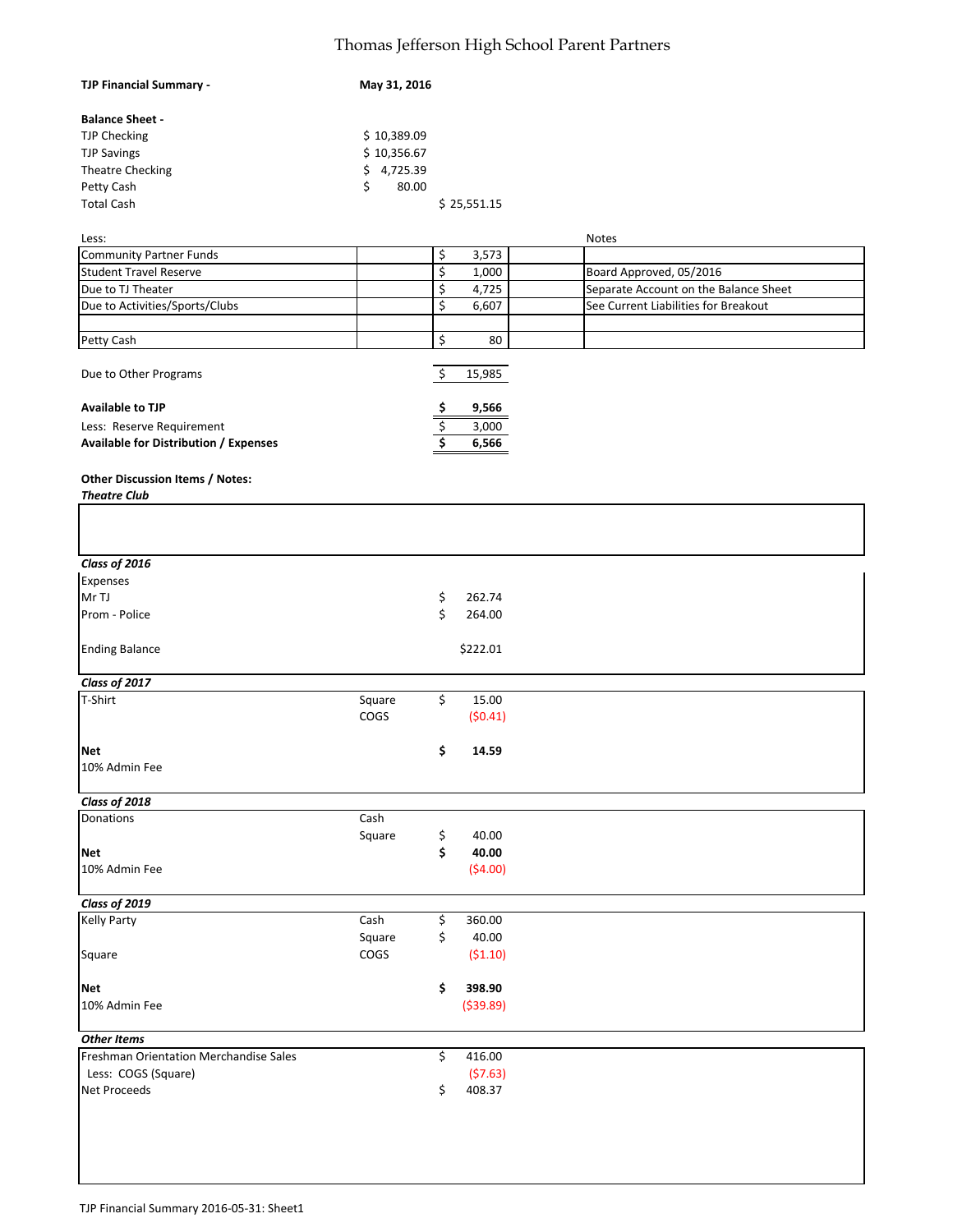## Thomas Jefferson High School Partners Balance Sheet<br>As of May 31, 2016

|                                                                                                                                                    | May 31, 16                                                                                  |
|----------------------------------------------------------------------------------------------------------------------------------------------------|---------------------------------------------------------------------------------------------|
| <b>ASSETS</b><br><b>Current Assets</b><br><b>Checking/Savings</b>                                                                                  |                                                                                             |
| <b>First Bank Checking</b><br><b>First Bank Savings</b><br><b>Petty Cash</b>                                                                       | 10,389.09<br>10,356.67<br>80.00                                                             |
| <b>Theatre Checking</b>                                                                                                                            | 4,725.39                                                                                    |
| <b>Total Checking/Savings</b>                                                                                                                      | 25,551.15                                                                                   |
| <b>Total Current Assets</b>                                                                                                                        | 25,551.15                                                                                   |
| <b>TOTAL ASSETS</b>                                                                                                                                | 25,551.15                                                                                   |
| <b>LIABILITIES &amp; EQUITY</b><br>Liabilities<br><b>Current Liabilities</b><br><b>Other Current Liabilities</b><br><b>Community Partner Funds</b> | 3,573.00                                                                                    |
| <b>Funds for Activities/Sports</b>                                                                                                                 |                                                                                             |
| 2016 After Prom                                                                                                                                    | 222.01                                                                                      |
| 2017 After Prom<br>2018 After Prom                                                                                                                 | 2,241.65<br>434.52                                                                          |
| 2019 After Prom                                                                                                                                    | 359.01                                                                                      |
| Alumni                                                                                                                                             | 1,057.79                                                                                    |
| <b>Athletic &amp; Activities Fund</b><br><b>AVID</b>                                                                                               | 180.02<br>224.00                                                                            |
| <b>Band-Orchestra</b>                                                                                                                              | 17.10                                                                                       |
| Football                                                                                                                                           | 561.78                                                                                      |
| Interact<br><b>Japanese Class</b>                                                                                                                  | 154,00<br>49.33                                                                             |
| <b>Track - Boys</b>                                                                                                                                | 737.68                                                                                      |
| <b>Track - Girls</b><br>Yearbook                                                                                                                   | 26,00<br>341.80                                                                             |
|                                                                                                                                                    |                                                                                             |
| <b>Total Funds for Activities/Sports</b>                                                                                                           | 6,606.69                                                                                    |
| <b>Student Travel Reserve</b><br><b>Suspense</b>                                                                                                   | 1,000.00                                                                                    |
| <b>Theatre</b>                                                                                                                                     | 2,239.05                                                                                    |
| <b>Total Suspense</b>                                                                                                                              | 2,239.05                                                                                    |
| <b>Total Other Current Liabilities</b>                                                                                                             |                                                                                             |
| <b>Total Current Liabilities</b>                                                                                                                   | 13,418.74<br>13,418.74                                                                      |
| <b>Total Liabilities</b>                                                                                                                           | 13,418.74                                                                                   |
|                                                                                                                                                    |                                                                                             |
| Equity<br><b>Opening Bal Equity</b><br><b>Reserves</b>                                                                                             | 4,212,91                                                                                    |
| <b>Challenge Day</b><br>Class of 2016<br>Class of 2017<br>Class of 2018<br>Class of 2019<br><b>Community Partners</b><br>Football                  | $-778.00$<br>$-739.29$<br>$-2,404.34$<br>$-434.52$<br>$-359.01$<br>$-3,573.00$<br>$-561.78$ |
| <b>Total Reserves</b>                                                                                                                              | $-8,849.94$                                                                                 |
| <b>Retained Earnings</b><br>Net Income                                                                                                             | 9,095.93<br>7,673.51                                                                        |
|                                                                                                                                                    |                                                                                             |
| <b>Total Equity</b>                                                                                                                                | 12,132.41                                                                                   |
| <b>TOTAL LIABILITIES &amp; EQUITY</b>                                                                                                              | 25,551,15                                                                                   |